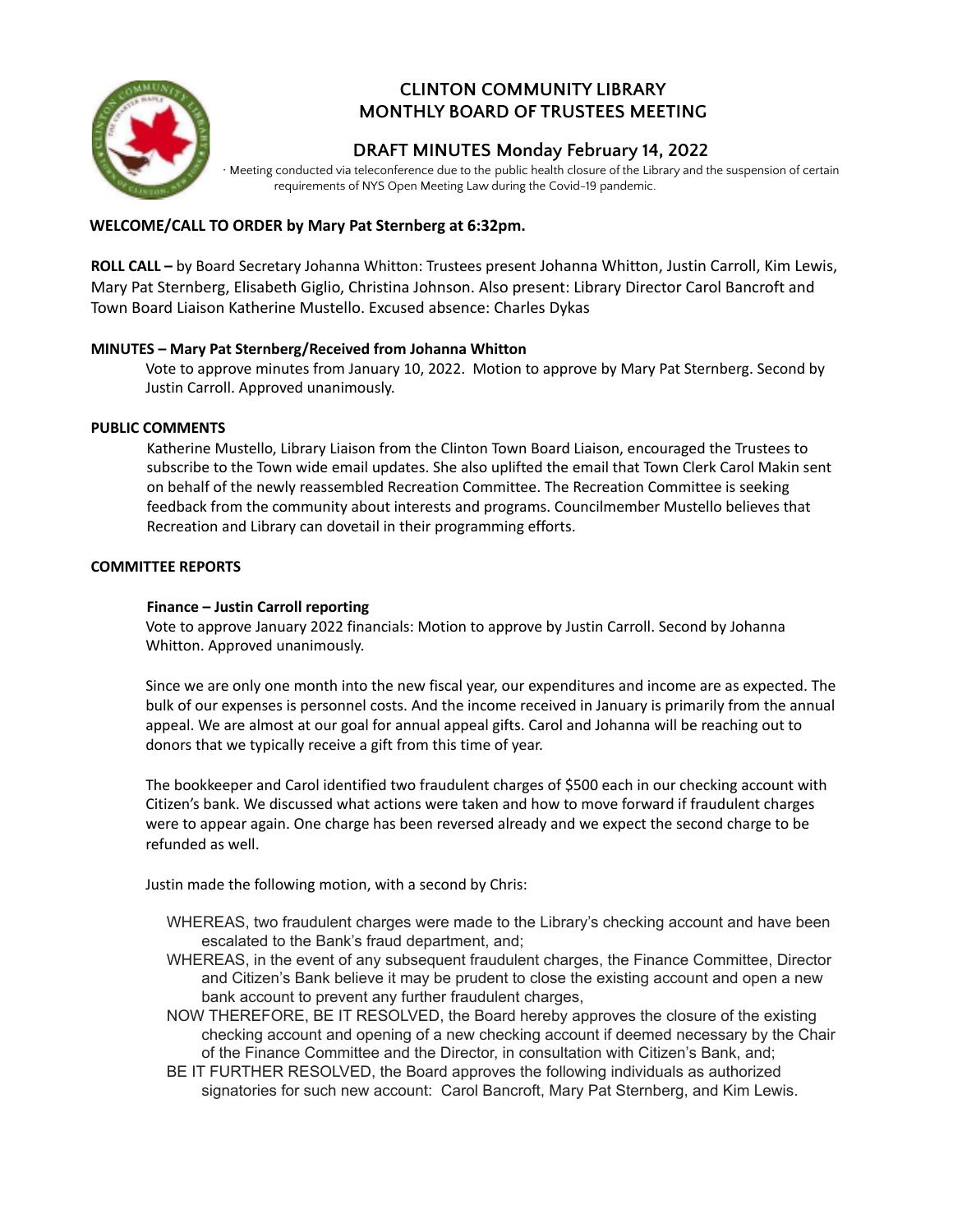#### **Governance/Operations – Johanna Whitton reporting**

Mary Pat Sternberg and Johanna Whitton met with Carol Bancroft on Wednesday, February 9 for the first part of the Director's annual evaluation. We reflected on the past evaluation and goals from December 2020, the changes since then, and how Carol has done an excellent job of managing the multiple priorities of the library, the staff, the budget, and engaging the community continually in meaningful ways. We will meet again for part two of the evaluation, and formalize new goals and highlight the past accomplishments and anything that we may want to see improvements or changes in.

#### **Fundraising – Kim Lewis reporting**

The committee met and drafted the fundraising timeline for the year. The following events are being planned:

- Hyde Park Teacher's Association online fundraiser active now through March 31.
- Shredding truck in mid-April
- Plant and Book Sale & 2022 Events, May 19-22. Books will be accepted starting March 1st. The Library Friends Group will help with the book/plant sale.
- Donor/Gala gathering potentially in June
- Car Show
- Election Day Raffle
- Annual Appeal

Kim will try to coordinate with the Town for a Community Day type of event. Chris Juliano is the liaison to the Recreation Department and Community Day is traditionally around Labor Day. There is also a "Green Fair" sponsored by the Town's Climate Smart Task Force in mid-May that perhaps the Library can participate in.

Justin noted that we need to make sure that library budget vote materials are available for these events.

#### **Long Term Planning – Mary Pat Sternberg reporting**

The committee discussed the accessible entrance/ramp project. Carol and Kim, met with Tim Glesson from the Town's architectural firm and discussed various ramp options. Three ramp options were presented. We are awaiting drawings from Tim Gleeson, and once received the drawing will be shared with the Trustees.

New computer desk and chairs have been purchased. The upgrade makes the space more efficient, provides greater privacy, better access to the shelves, and looks good.

The teen room is being used downstairs. With the Learn, Play, Create grant new furniture and supplies will be purchased. In the spring, the room will be painted. Volunteers will be needed to help.

Other spaces downstairs will need to be cleared out in preparation for the book sale. There is a musty smell and an issue with dead mice that we want to get ahead of before folks start to set-up for the book sale.

## **Library Budget Vote Committee – Johanna Whitton reporting**

Draft FAQs will be sent to the Trustees and feedback is requested.

Town Assessor, Teresa Stegner, has helped me calculate the approximate cost per \$100,000 in assessed value for our \$148,000 budget proposition. The assessor estimates that the average assessment in the town will be \$452,000 and library taxes for the average assessed property would be approximately \$72 per year and that means the average increase would be about \$17.00 per year. The budget increase is to keep pace with inflation, and maintain our staffing, operating hours, and level of services we currently offer.